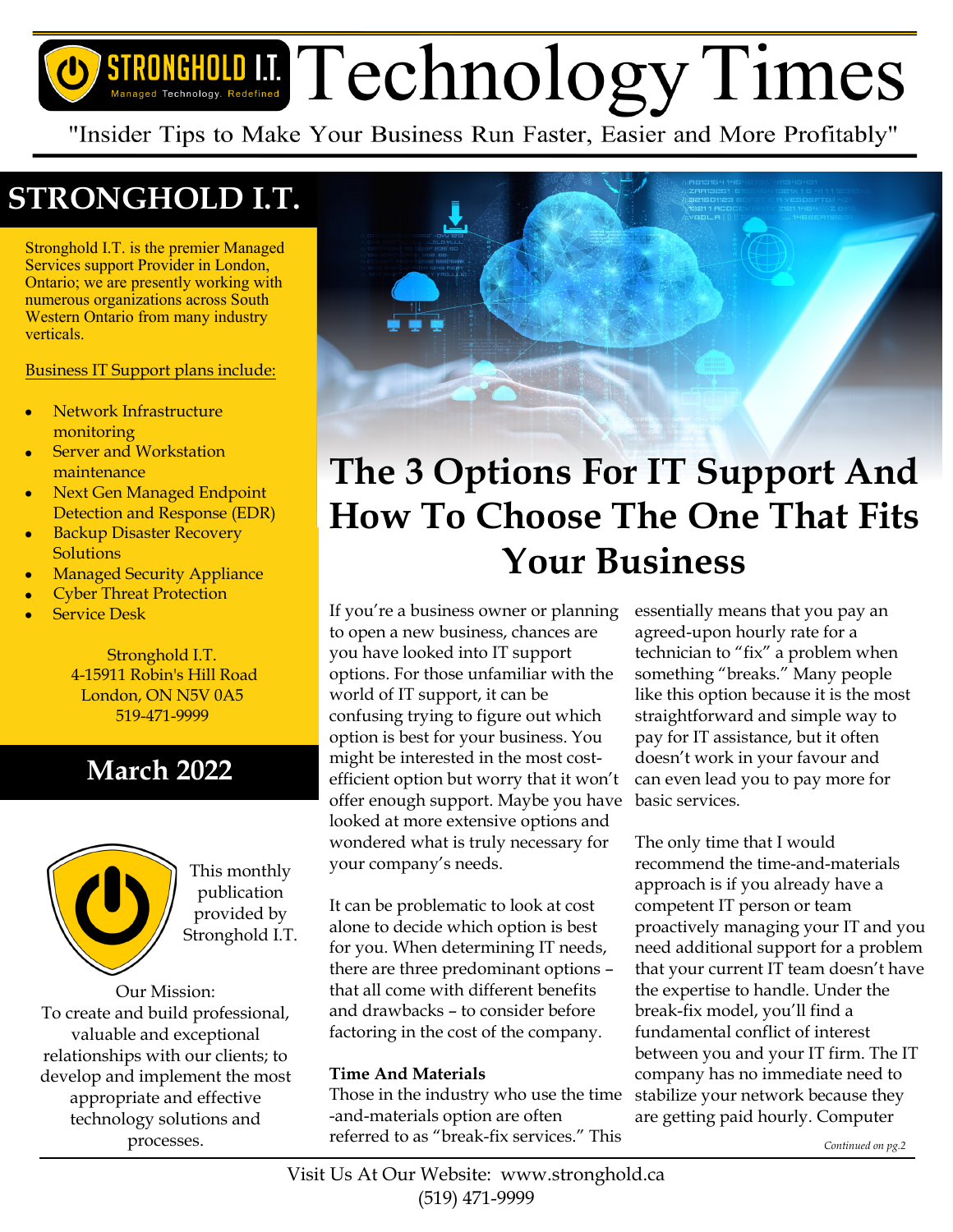#### Tech Chronicle March 2022

#### networks absolutely need ongoing maintenance and monitoring to stay secure – something the break-fix model cannot supply. *Continued from pg.1*

#### **Managed IT Services**

In this option, the IT services company takes over the role of your in-house IT department for a fixed and agreedupon monthly rate. They'll install, support and maintain all of the users, devices and PCs that are connected to your network on a routine basis. They will even take care of your hardware and software needs for an extra cost. This model works for many businesses because it allows them to plan for IT services in their monthly budget and provides the business with routine maintenance and IT support that they will need. With managed IT services that are offered by managed services providers, you need to pay attention to the services they deliver for their monthly fees. Sometimes your needs may cost extra or the services you truly need are simply not offered.

It's my sincere belief that the managed IT approach is undoubtedly the most cost-effective and intelligent option for any business. Managed IT services are all about protecting your business from IT-related problems while keeping your systems up and running. In our current age, cybercriminals are working around the clock, trying to gather valuable data. Hiring a managed services provider

**"Computer networks absolutely need ongoing maintenance and monitoring to stay secure."**



will help protect your business and prevent common "disasters" such as rogue employees, lost devices, hardware failures, fires, natural disasters and a host of other issues that can interrupt or outright destroy your IT infrastructure and the data it holds.

#### **Technology As A Service**

The final option that you will run into on your hunt for IT support is companies offering technology as a service. These companies offer everything that managed IT services offer but with the addition of new hardware, software and support. This service ensures that your business is always up-to-date with the newest technologies. You'll need to read the fine print, though, since many of these companies do not cover third-party software. The greatest benefit of technology as a service is that you'll avoid the heavy cost of new hardware and software when you need it, but you will be paying far more for the same hardware and software over time.

Choosing the correct form of IT support for your company is incredibly important and something you want to attend to. Mistakes could have disastrous effects on your business. If you're unsure of which model will work best for you, give us a call. We'd be glad to help you find the perfect IT support for your business.

## **Fact: Many Businesses Don't Have A Disaster Recovery Plan**



- $\bullet$ The importance of disaster recovery
- The lack of disaster recovery plans among small businesses
	- The leading causses of data loss
- The costs of downtime

No business is truly immune to disasters, but preparing against them will go a long way in making your company resilient. Our comprehensive guide will show you how to do just that. Download our FREE eBook today, and drop us a line if you have any questions.

**Get your FREE copy today at https://www.stronghold.ca/recipe-for-disaster-recovery/**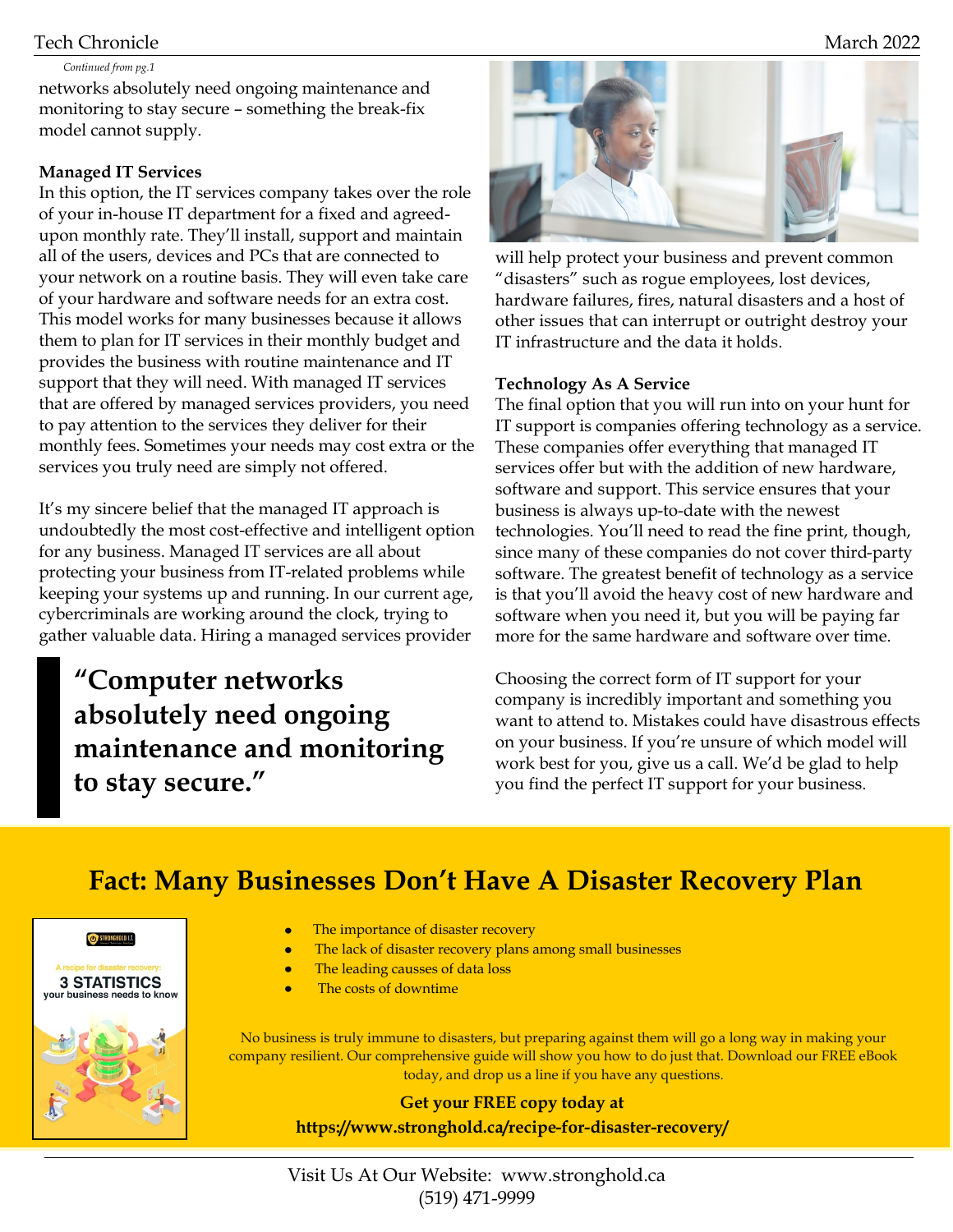### **Co – Managed IT Could Save Your Company From Financial Disaster**

Co-managed IT is a flexible system for keeping data for your company, employees and clients safe from cyberattacks as well as assisting in your daily operations where needed. Think of it as "filling in the gaps" that your current IT department (try as they might) struggle to fill.

For instance, say your current IT department is great at taking care of the day-to-day fires that inevitably come up in a normal workday, but they struggle to get to the "important but not urgent" task of updating your company's cyber security and creating data backups. Maybe it's the other way around, where your IT department is very focused on security, but they struggle to find time to assist employees with password resets and buggy programs.

Regardless of what your IT department's current needs are, comanaged IT could be the solution. We're here to do the tasks and provide the tools that your current IT department just can't provide. Make no mistake, however: our intent is not to replace your current IT leader or team. In fact, we rely on the expertise that your IT department has about your systems. That's what makes up the "co" in "co-managed IT." Finally, in order for co-managed IT to work, your company still must be willing to invest in its IT department. We know that the ROI might not be as clear as it is for some other investments, but trust us, the consequences of not having up-to-date IT services if (or when) hackers steal your sensitive data could financially devastate your company - or even end it altogether.

So, with that in mind, we hope you'll consider the benefits of co-managed IT and how it can make your company safe from cyber-attacks and bring you peace of mind.

# **Get Different And Avoid Defeat**



When I released my first book, *The Toilet Paper Entrepreneur*, I hoped that it would be met with instant success. Instead, nobody bought the book on its initial release day. I felt defeated like most would be in this situation. I quickly questioned my next step. Should I learn how to market effectively or simply give up on my hopes and dreams?

I knew that I wrote a good book and that it would help other entrepreneurs succeed, so it became my mission to properly market it. The lack of good and effective marketing is what holds many businesses back from reaching their goals.

If you want to beat the competition, you must differentiate yourself from the rest. My book *Get Different* explains ways that you can make your company more visible in the business marketplace. I truly believe that the three main steps from this book can help any company's marketing strategy be more engaging and effective.

The first thing you need to do is differentiate your business from its competitors. Strong word-of-mouth marketing is incredibly difficult to achieve

and can lead to failure. Instead, you should get out there and use your marketing tools to

ensure that people know just how great your business is. Use your talents to stand out from the crowd. Consumers will surely take notice of your brand if you appear to be more knowledgeable or even funnier than the competition.

After you get your consumers' attention, you need to offer engagement opportunities. Give your campaign an authoritative, trustful or socially significant approach so they feel comfortable using your business.

Lastly, you need to be direct. Tell them what to do after getting their attention. Develop a call to action so customers and ideal prospects will take the next step. You can also measure the results and see how effective your marketing truly is when you pick a specific action.

Proper marketing can be very difficult to achieve, but with the right strategy, you will be on the road to business success.



*Mike Michalowicz has always believed that he had the formula to success and has proved it on multiple occasions. He is the creator of* Profit First*, which is used by hundreds of thousands of companies across the globe to drive profit. He is the author of multiple books, including* Get Different *and* The Toilet Paper Entrepreneur*. Mike is a former small business columnist for* The Wall Street Journal *and served as a business makeover specialist for MSNBC. Mike currently leads two new multimillion-dollar ventures as he puts his latest research to the test. He also is a highly sought-after keynote speaker on innovative entrepreneurial topics.*